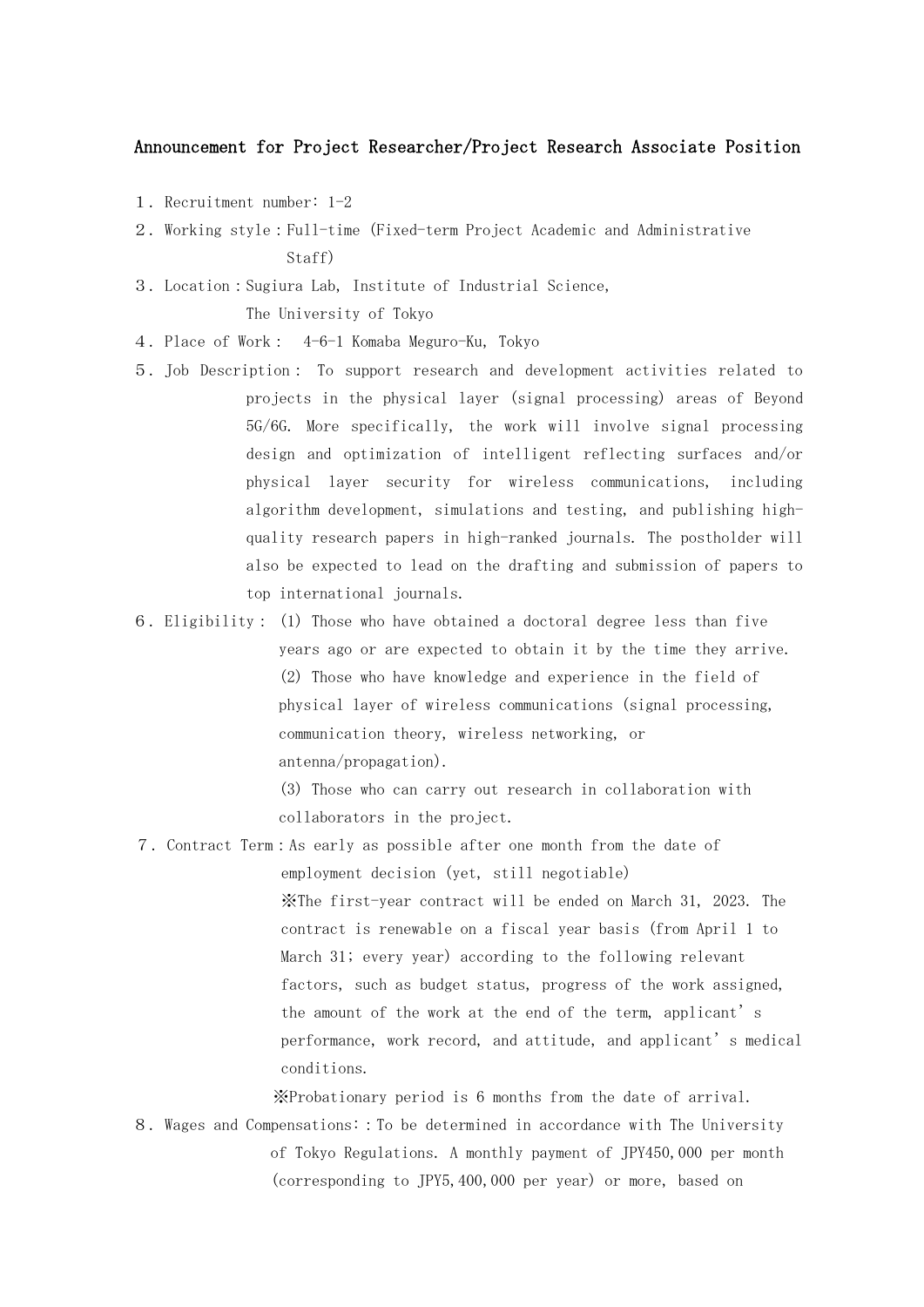experience, achievements, etc., not exceeding JPY800,000 per month (corresponding to JPY9,600,000 per year). (Including achievement allowance.) Commuting allowance is JPY55,000 per month at maximum. There is no pay raise system within the contract period.

9. Working days:Work 5 days a week (Monday to Friday)

※Day offs: Saturdays and Sundays; Statutory public holidays of Japan; Year-end and New Year holidays (December 29 through January 3).

- 10.Working hours: Discretionary labor system for professional work applies and working hours will be deemed as 7 hours 45 minutes per day, or 38 hours 45 minutes per week.
- 11. Leaves: Annual Paid Leave, Special Leave, etc.
- 12.Social insurance:Eligible for MEXT\* Mutual Aid Association membership, employees'pension, employment insurance, and workers' accident compensation insurance. (\*MEXT: Japan's Ministry of Education, Culture, Sports, Science and Technology)
- 13. Documents to be submitted:
	- (1) The University of Tokyo Standard Resume Format
	- (https://www.u-tokyo.ac.jp/en/about/jobs.html)
	- (2) Publication list
	- (3) Overview of research achievements and enthusiasm
	- (Two A4 sheets)
	- (4) Names and contacts for two references

14.Application deadline: July 31, 2022

※The search will be closed when the position is filled

- 15.Selection method:: All applications will be screened, and only those qualified will be scheduled for an interview.
- 16.Sending documents:E-mail sugiura@iis.u-tokyo.ac.jp
- 17. Recruiter Name: The University of Tokyo
- 18.Others ・Personal information is handled carefully according to the Privacy Policy of the University of Tokyo, and will be used only for this job selection process.
	- ・Submitted documents will not be returned.

・If you are personally in contract with foreign governmental bodies, corporations or universities, or you are in receipt of a large benefit (financial or any other form) from foreign governmental bodies during the period of your employment, the provisions of the